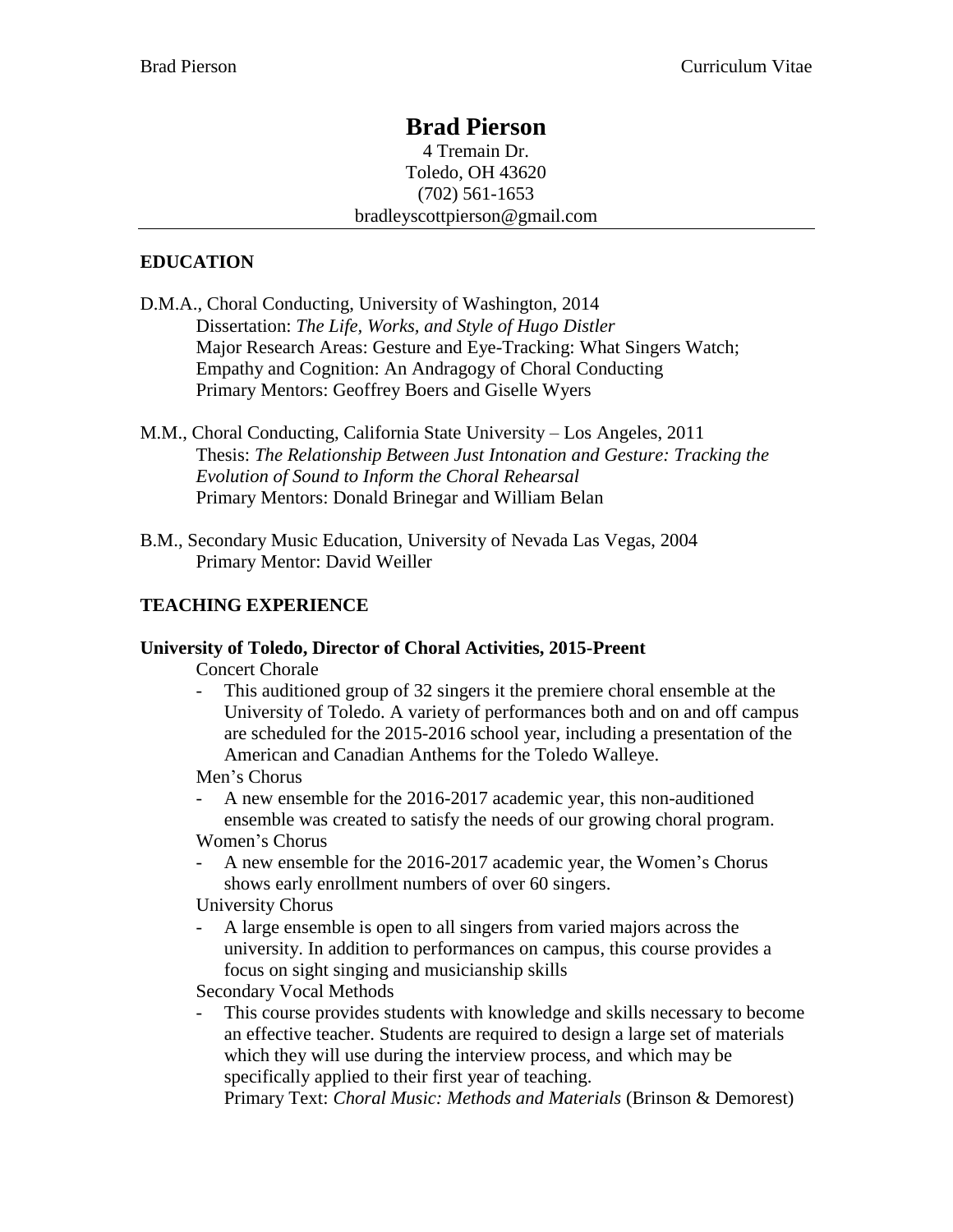Choral Conduting

- This course provides students preparing to be choral conductors with the skills necessary to succeed in their field. Students receive classroom instruction, individual lessons, and field experience.

# **Western Illinois University, Assistant Professor of Music Education, 2014-2015**

Concert Choir

The Concert Choir is a non-auditioned ensemble of undergrads from a variety of majors. Since 2011 this choir has seen a drastic drop in enrollment between the fall and spring semesters, including a near 50% drop from Fall 2013-Fall 2014. Under my direction, we maintained enrollment, owing to an increased retention rate and active recruitment on campus.

Vocal Jazz/Commercial Music Ensemble

This small auditioned ensemble performs a variety of commercial music styles including jazz, pop, and Broadway.

American Popular Music

This general education course provides a survey of American popular music from the late 1800s to the present. Teaching a large survey course with roughly one hundred students in each section, this course has helped me to develop creative online components to course materials. Primary Text: *American Popular Music: From Minstrelsy to MP3* (Starr & Waterman)

Vocal Techniques

This course serves music education and music therapy majors for whom voice is not their primary instrument. The objective of the course is provide basic knowledge of vocal function and to improve vocal quality of the students. Primary text: *Vocal Techniques* (Davids & LaTour)

Choral Methods

- This course provides students with knowledge and skills necessary to become an effective teacher. Students are required to design a large set of materials which they will use during the interview process, and which may be specifically applied to their first year of teaching. Additionally, this course serves to prepare students for success on the edTPA which is a requirement for licensure.

Primary Text: *Choral Music: Methods and Materials* (Brinson & Demorest) Graduate Conducting

- Student learn a pedagogy of "Conduct With Me," a participatory and kinesthetic, student-centered conducting method which harnesses the power of mirror neurons and empathy to effectively communicate with singers. This course meets as a one hour private lesson weekly.

Student Teaching Supervision

I serve as an advisor and mentor to choral music education students who are in the field as student teachers. In this capacity I observe students in the field and provide guidance and feedback as students prepare to submit their materials for the edTPA.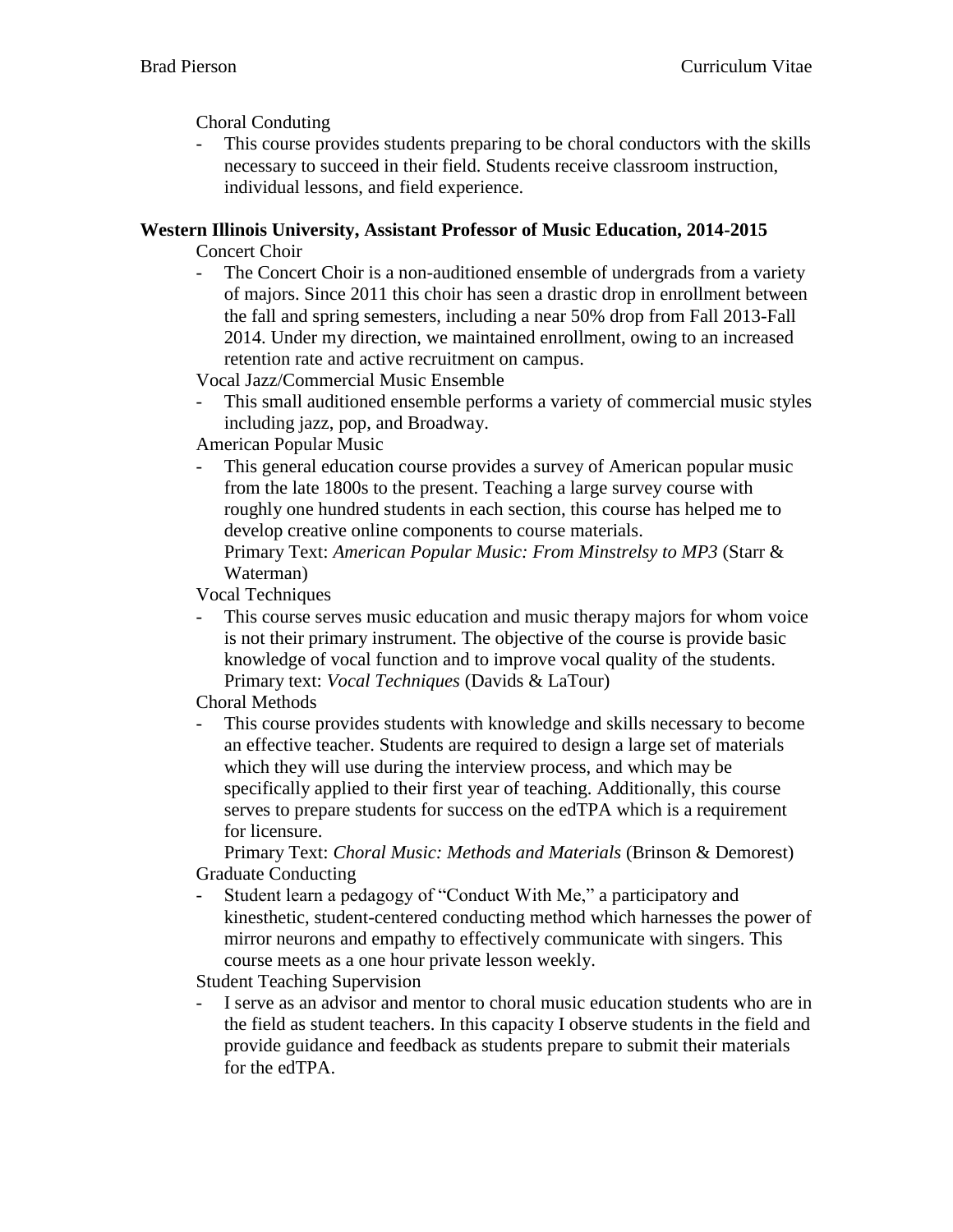# **University of Washington, Seattle, Washington, 2011 – 2014**

Chamber Singers, Teaching Assistant (2013-2014)

As assistant conductor of the premier auditioned ensemble at the University of Washington, I was responsible for running sectionals and conducting portions of the program on multiple concerts. I was also responsible to take over rehearsal for Dr. Boers whenever he was away. Additional responsibilities include organizing events, preparing promotional materials, and administrative tasks such as ensemble communication, ordering music, and preparing music packets.

Choral Techniques, Teaching Assistant (2013-2014)

- Responsibilities included serving as a liaison between students and professor, and teaching class in absence of professor.

Undergraduate Choral Conducting, Teaching Assistant (Fall 2013)

- Responsibilities included serving as a liaison between students and professor, helping to create curriculum and course reader, providing student feedback during class and via email, and teaching class in absence of professor.

University Singers, Conductor (2012-2013)

This ensemble consists of roughly 100 non-auditioned singers. The singers are primarily undergraduate students representing a wide range of cultures and chosen academic major. While this course has historically seen a large turnover each quarter (nearly 95%), the establishment of a new auditioned smallensemble helped to create a greater consistency and sense of ensemble within the larger group. Many of the students involved in the small ensemble were able to audition into the University Chorale and/or Recital Choir, suggesting not only retention but skill development within the non-auditioned group. Recital Choir, Teaching Assistant (2012-2013)

- Primary Conductor during first five weeks of the course. Responsible for

course syllabus, grading, etc.

Men's Glee Club, Assistant Conductor (2011-2012)

- Responsible for running and planning rehearsals. Arranged a selection for the Winter Concert. The highlight for me as a conductor was the preparation of three chansons composed by Frank Martin.

# **Desert Oasis High School, Las Vegas, Nevada, 2008 - 2011**

Chamber Choir Concert Choir Advanced Women Girls' Glee Impulsss! (Coed Contemporary A Cappella) Vitality (Female Contemporary A Cappella) Vocal Jazz

- As the founding choral director at Desert Oasis, I was responsible for creating the Choral Music Department. In our three years enrollment grew from 80 to over 160 singers and from four to seven ensembles. The Desert Oasis Choirs received superior ratings in Nevada, California, and Arizona. Students had an opportunity to perform and learn on major college campuses including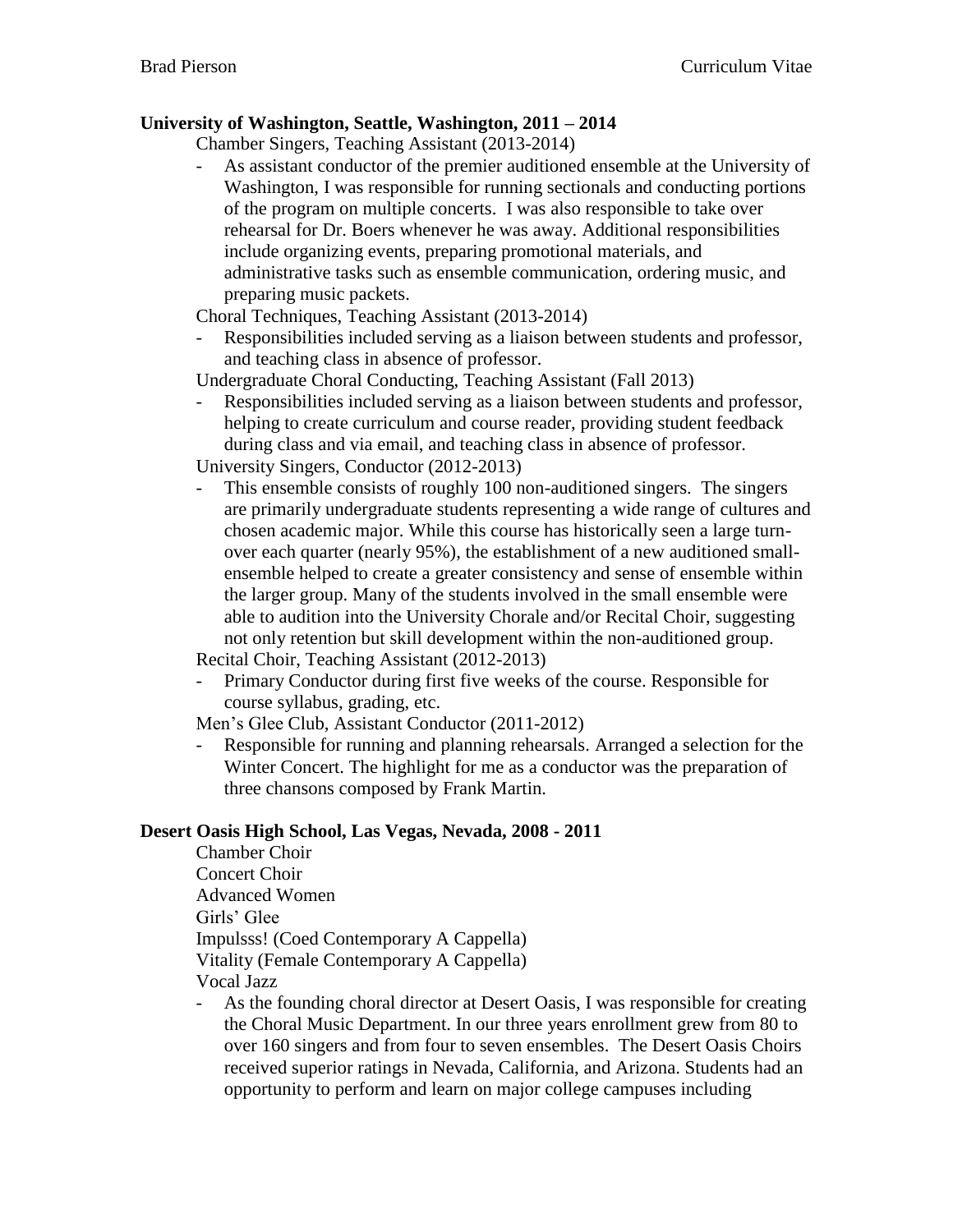UNLV, Northern Arizona University, USC, Chapman University, Redlands University, and the University of Nevada-Reno. Each year the Chamber Singers participated in the Northern Arizona University Jazz/Madrigal Festival where they had the opportunity to work with prestigious adjudicators from around the country. Our tour to southern California in the spring of 2011 featured workshops with Dr. Steven Coker at Chapman University and Dr. Cristian Grases at USC.

### **Cheyenne High School, Las Vegas, Nevada, 2005-2008**

Madrigals Concert Choir Advanced Women Girls' Glee CheyTunes (Coed Contemporary A Cappella)

- Taking over the program in 2005, there were only three choirs on the Cheyenne campus, and less than 60 students in the program. In three years the program grew to over 140 students and five ensembles. Our choirs toured throughout Nevada, southern California, and Arizona receiving superior ratings at festivals in all three states. At Cheyenne I also served as the musical director for three musicals, and the faculty advisor for The Tribe – the student athletic fan organization. Additionally, I also taught Freshman Studies, Film Studies, and Theatre I, giving me a teaching experience which extended beyond the choral curriculum.

# **CONDUCTING AND LEADERSHIP**

#### **whateverandeveramen., Founder and Artistic Director, 2012 - Present**

whateverandeveramen. is a project-based choral ensemble that I founded in June of 2012. This group seeks to break down traditional performer/audience paradigms through the presentation of high quality choral music in non-traditional settings. In September 2012, we performed in collaboration with Seattle artist Zack Bent and composer Nat Evans. Our group was awarded a \$1,200 grant from Sprout (a Seattle arts-based non-profit), for our proposal of "Song and Drink: Communal Singing in Seattle." The project, completed in March 2013, featured traditional drinking songs at a local pub, joined in song by an audience of over one hundred community members. In September 2013, we presented music from our #TwitterCommision, featuring music inspired by Twitter, including five world premieres. Annually, we collaborate with James Beard Award winning Chef John Sundstrom, at Lark restaurant in Seattle, to present a Robert Burns supper highlighting the poetry and music of the great Scottish Bard. In February, we performed the world premiere of David V. Montoya's "Songs of Fatherhood," a collaborative project with composer David Montoya, poet William Wallis, and visual artist Lorato Mastebroek. In March 2015 we performed "Kick the Can," a commissioned work by Gabriel Kahane. The event was hosted at the Figge Art Museum in Davenport Iowa. More information can be found at the group website: www.whateverchoir.org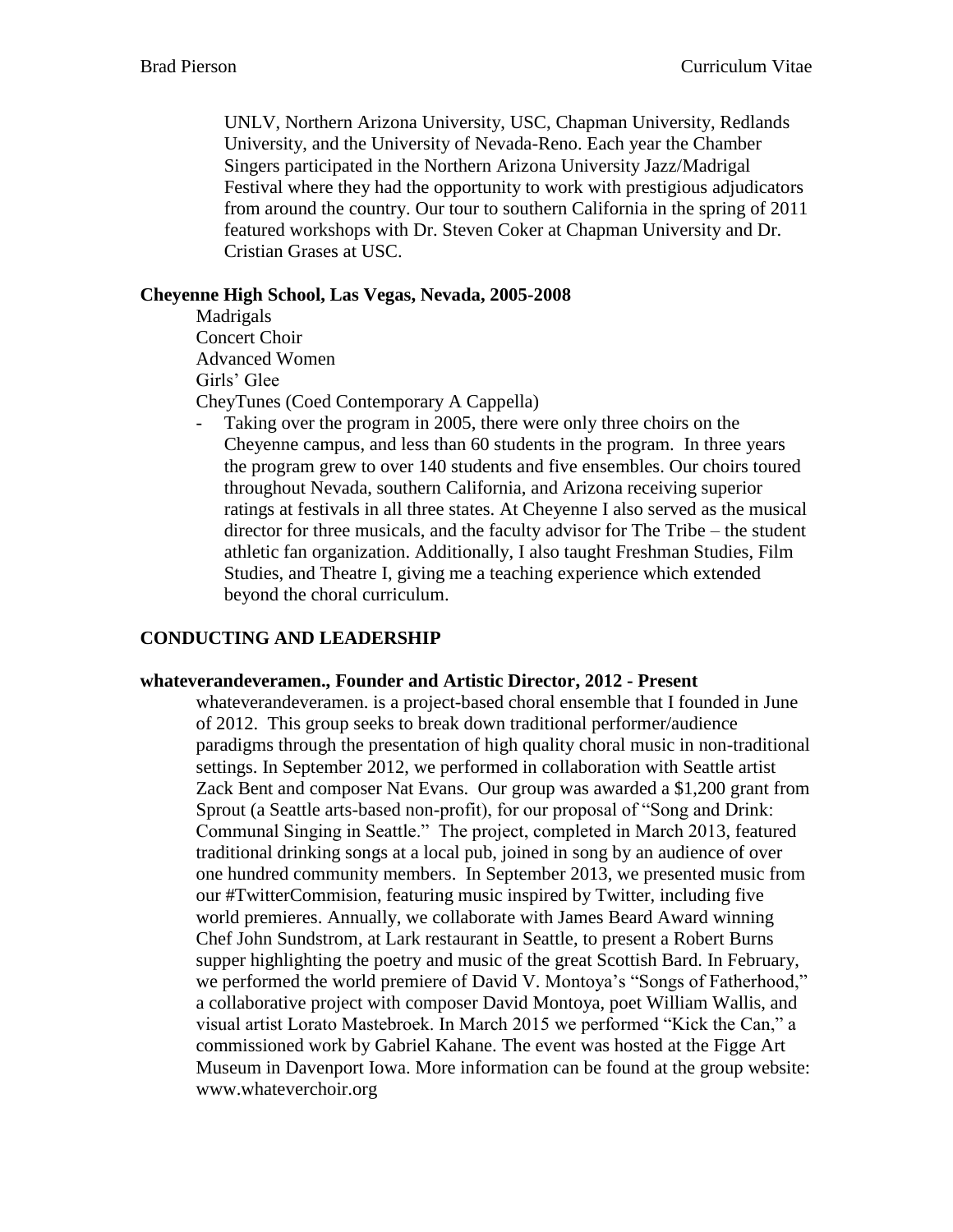### **Glass City Singers, Founder and Conductor, 2016 - Present**

Recognizing a need for a new type of ensemble in the greater Toledo region, I founded the Glass City Singers. This auditioned choral ensemble will be open to any singer between the age of 16-30. With a primary focus on  $20<sup>th</sup>$  and  $21<sup>st</sup>$ . century repertoire, there is no other ensemble of its kind in the region. It is my hope that this group will provide support for recent graduates, leadership opportunities for current UT students, and serve as a major recruitment tool for the UT choral program.

**University of Toledo High School Honor Choir, Conductor, 2017** [Planned Event] In an effort to increase the number of high school students on our campus, 2017 will bring our first annual High School Honor Choir in conjunction with our  $40<sup>th</sup>$ Annual New Music Festival. I will conduct a director selected group of high school students, alongside singers from UT, in a day of rehearsal and an evening performance. We will also be joined by guest composer Jake Runestad.

# **Williams County (OH) Honor Choir, Conductor, 2017** [Contracted]

**OMEA District 1 Honor Choir, Conductor, 2017** [Contracted]

### **Toledo Organists Guild Choral Festival, Guest Conductor, 2017** [Contracted]

### **Harry Alexander Music Festival, Conductor 2016**

Served as the guest conductor for his regional honor choir in Marion County, OH.

#### **ILMEA District IV Regional Middle School Honor Choir, Conductor, 2015**

This large auditioned ensemble is made up of middle school singers from around west central Illinois.

# **Lincoln Trail College Fall Choral Fest, Guest Conductor, 2015**

I served as the guest conductor for the Jr. High School choir at the inaugural Lincoln Trail College Fall Choral Fest. This event brought together students from several schools in primarily rural areas in central Illinois.

# **Western Illinois University Holiday Children's Honor Choir, Conductor, 2014**

This large auditioned ensemble is made up of  $4<sup>th</sup> - 8<sup>th</sup>$  graders in the community. Students have eight, one-hour rehearsals in preparation for the WIU Holiday Festival of Choirs concert which is held annually.

# **Cass County Junior High Festival Choir, Guest Conductor, 2014**

The Cass County Festival Choir features students from all around Cass County who are selected by their teachers to participate in the event. Over 120 junior high school students combined for roughly 5 hours of rehearsal and a performance in this festival setting.

# **Steel Lake Presbyterian Church, Musical Director, 2012-2014**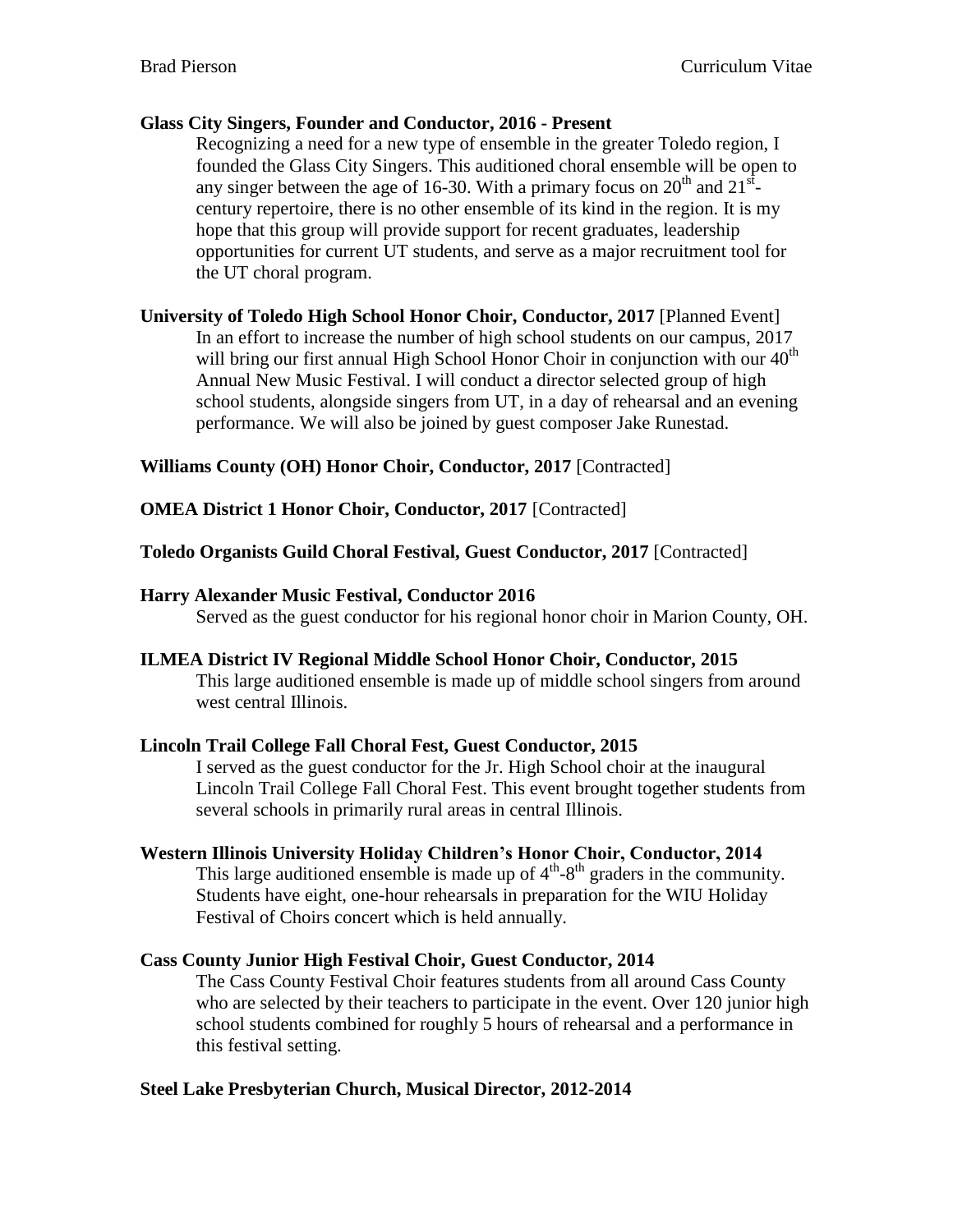As the music director for Steel Lake, I conduct the Jubilee Ringers handbell choir and the Chancel Choir. This experience has provided me with the opportunity to work as a director in facets I had not yet experienced. As the conductor for the handbell choir, I have developed new skills and vocabulary only possible through conducting this type of ensemble. Further, as the choir primarily consists of older voices I have learned a great deal about different aspects of the human voice which were not present in the high school choral setting. Working at Steel Lake has been an unexpectedly wonderful opportunity for my growth as a conductor. In an effort to create a great involvement and depth to the musical life of Steel Lake, we will host a music Sunday in December 2013, featuring Hugo Distler's *Kleine Adventmusik* for SAB choir, organ, violin, cello, flute, and oboe.

# **University of Washington Recital Choir, Co-Conductor, 2011**

# **PRESENTATIONS AND PUBLICATIONS**

"Conduct With Me: The Gestural Language of Mirroring and Empathy," Ohio Music Educators Association Professional Development Conference, January 2017 [Contracted]

"Conduct With Me: The Gestural Language of Mirroring and Empathy," Southwestern ACDA Division Conference, March 2016

"Conduct With Me: Research in Mirroring and Empathy," Northwestern ACDA Division Conference, March 2016

"Conduct With Me: The Gestural Language of Mirroring and Empathy," Illinois Music Educators Conference, January 2016

"Repertoire for Developing Groups: Hugo Distler's *Mörike Chorliederbuch*, op. 19," *Illinois Music Educator* (Spring, 2015)

"Instruments Can Sing Too: How the Music of the Renaissance Could Solve Problems for Your Program," Illinois Music Educators Convention, 2015

"Fundamentals of Just Intonation in the High School Choral Rehearsal," *International Choral Bulletin* (January, 2011).

"From the Radio to the Classroom: Contemporary A Cappella in the High School Choral Program," ACDA Western Regional Convention, 2010

"So You've Got an A Cappella Group…," Nevada Music Educators Association All-State Convention, 2010

"How Contemporary A Cappella Will Transform Your Choral Music Program," Nevada Music Educators Association All-State Convention, 2009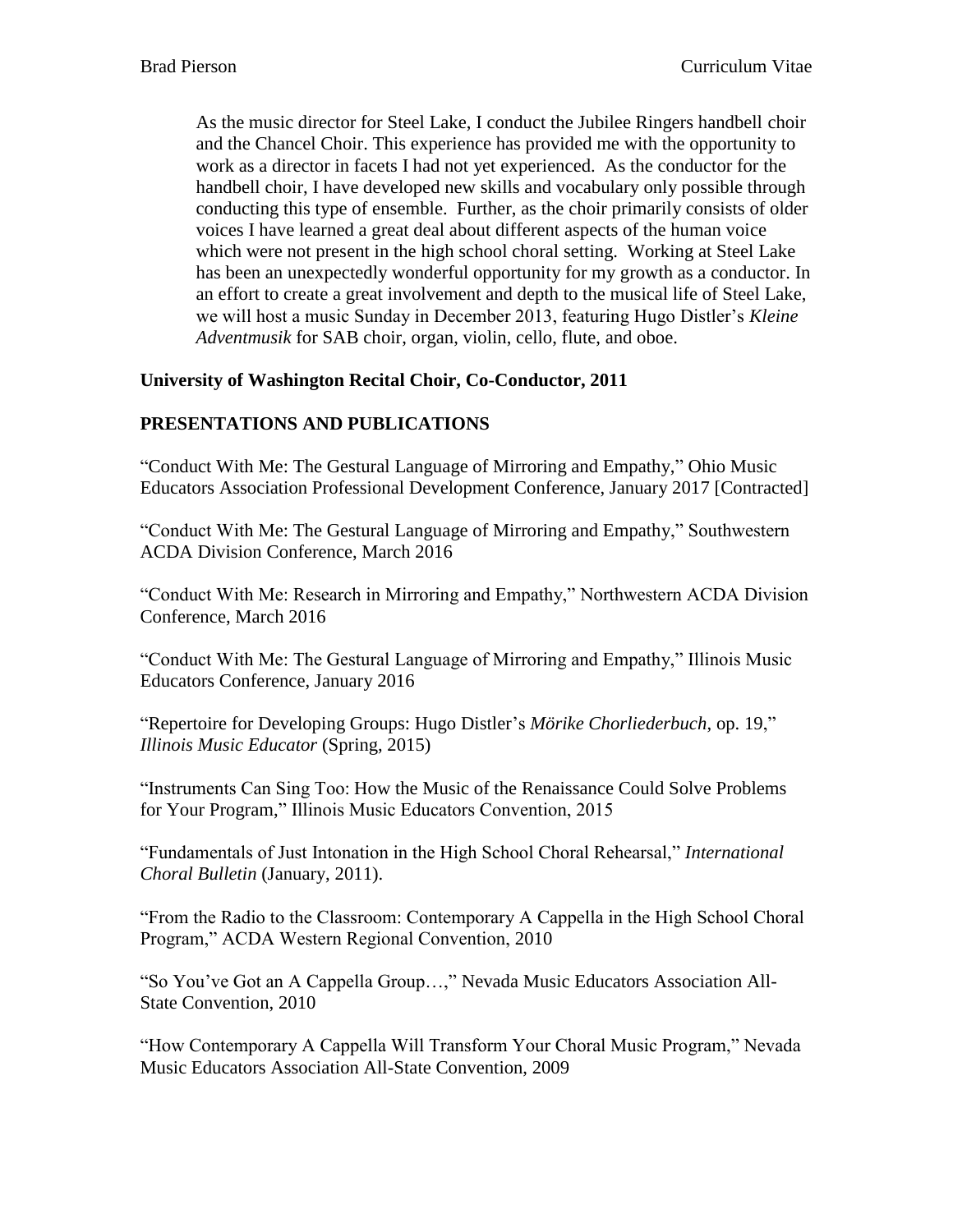# **LEADERSHIP AND ADJUDICATION**

### **Faculty Advisor, University of Toledo ACDA Student Chapter, 2015 – Present**

ACDA is a particularly important organization for young choral conductors. The reinstatement of this chapter was a very important goal of mine when arriving at UT. With close to 15 current members, this group has held several events on campus and looks forward to planning more off-campus events in the future.

### **Faculty Advisor, University of Toledo Gospel Choir, 2015 – Present**

I serve as the faculty advisor for the Gospel Choir, a student organization on the UT campus. I work alongside the board to support member growth and performance opportunities.

### **Chair, OCDA Membership Program, 2016 - Present**

I serve as a board member for the Ohio Choral Director's Association, leading the mentorship program. Through this program I coordinate the pairing of veteran teachers who demonstrate expertise in their field with teachers who are at an earlier stage in their career. This is an effort to help support our young teachers in the state of Ohio.

### **Adjudicator, Music in the Parks, 2016 – Present**

I serve as an adjudicator with Music in the Parks which includes multiple engagements each year throughout Ohio.

**Director, University of Toledo Sing + Share Festival, 2016 [**Planned Event] This new event for the University of Toledo Choral Program will include a leadership workshop for area high school students in the morning, along with a

festival style performance in the afternoon. Schools are invited to perform two finished works as well as a work in progress. Ensembles will receive feedback from student audience members.

# **Vocal Educator In-Service, Monroe County Intermediate School District, September 2016 [Contracted]**

I was invited to present a four hour in-service to all of the K-12 vocal music teachers in Monroe County, with a primary focus on one-to-one teaching methods in the choral classroom.

# **Chair, Search Committee, University of Toledo, Staff Accompanist, 2016**

I led the search committee to hire our staff accompanist at the University of Toledo, including primary communication with applicants and organization of the interview.

# **Summer Choral Conducting Workshop, University of Toledo, July 2016**

Twelve area music teachers attended this first annual summer workshop. The allday event included a variety of topics, and allowed conductors to receive group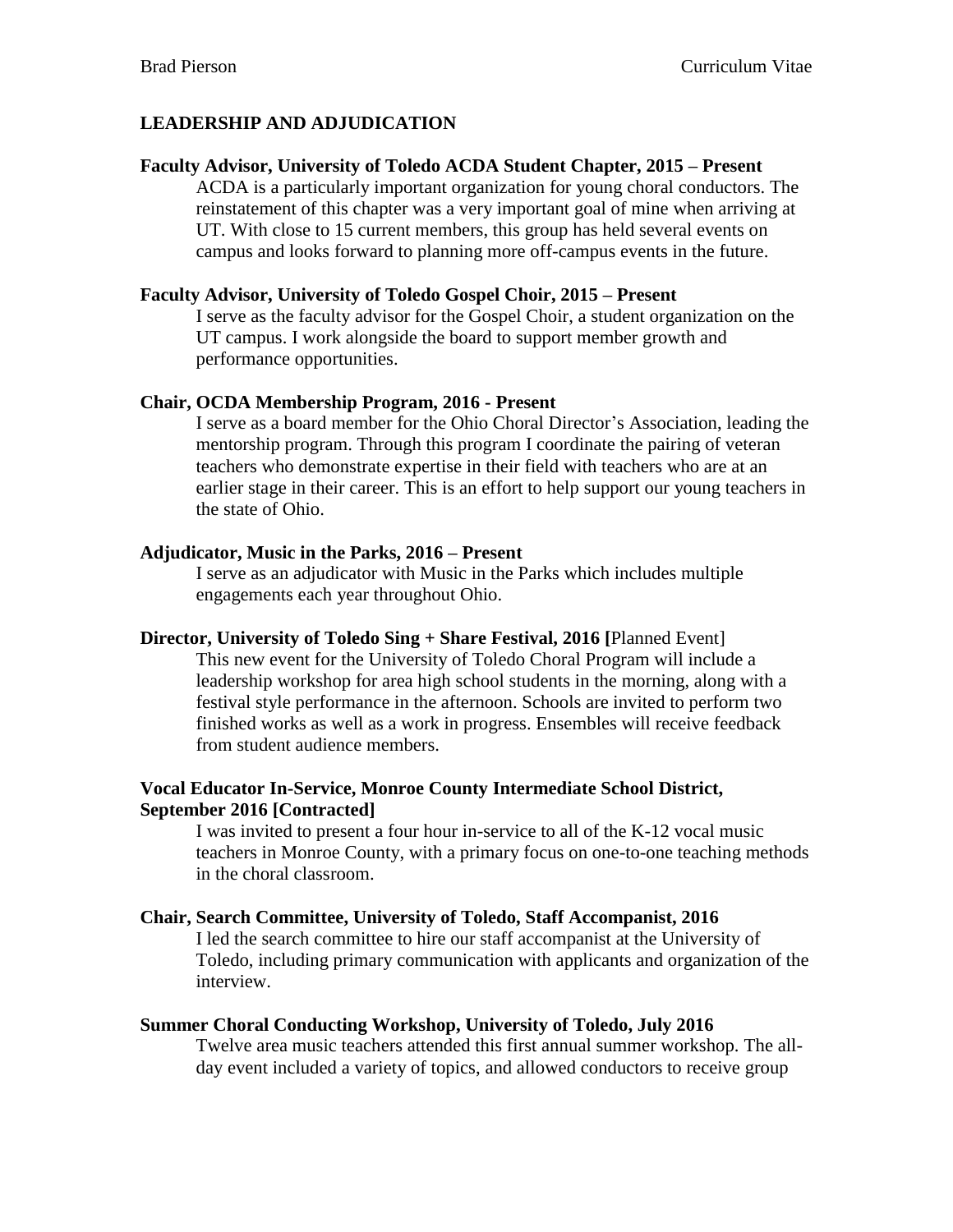and individual instruction. A choral music reading packet was sponsored by Musical Resources.

**Adjudicator and Clinician, Bolingbrook High School Choral Festival, Feb. 2016** I served as an invited adjudicator and clinician for this day long festival.

### **President, University of Washington ACDA Student Chapter, 2011-2014**

The primary focus of the UW ACDA Chapter has been the exchange of knowledge between graduate students and pre-service music education majors. We hope to have a strong representation at the ACDA Western Regional Conference in Seattle, being part of the host city and also members of a performing ensemble.

### **Clark County School District Honor Jazz Choir, Co-Chair, 2007-2009**

Selected by my peers, I served as the Honor Jazz Co-Chair for three years. In this capacity I was responsible for running rehearsals, securing recording rights for the concert, and preparing the program.

#### **Clark County School District Directors' Choice Honor Choir, Chair, 2008**

Selected by my peers, as the chair of the Director's Choir Honor Choir I was responsible for communication with our Guest Conductor (Ken Tuttle, Redlands High School), preparing the choir in rehearsal, preparing the program, and communicating with all students and teachers.

#### **Clark County School District Honor Choir, Co-Chair, 2007**

Selected by my peers, as the CCSD Honor Choir Co-Chair I was responsible for adjudicating the audition process, running rehearsals, and preparing the program for the concert.

# **Las Vegas Day Jams, Director, 2006-2007**

Day Jams is a national summer music camp for kids aged 8-15. As the director I was responsible for communicating with the national office to plan, coordinate, and run the Las Vegas Campus of Day Jams. It was my job to hire and train a staff, create and distribute promotional materials, coordinate student registration with the national office, coordinate venue setup locally, schedule all events within the two week camp including all classes, and to supervise the daily operation of the campus.

#### **The Las Vegas A Cappella Summit, Founder and Director, 2006-2010**

In 2006, recognizing a desire for a new style of music in my own choral program, I created the Las Vegas A Cappella Summit. This event, geared towards contemporary a cappella in the high school classroom quickly became a popular event in the Clark County School District. In 5 years the event grew from one day of workshops for about 50 students, to a three day event for over 250 singers. Guest artists include Deke Sharon (The House Jacks, The Sing Off Musical Director), Mosaic (Winner MTV's Top Pop Group), BYU Noteworthy (featured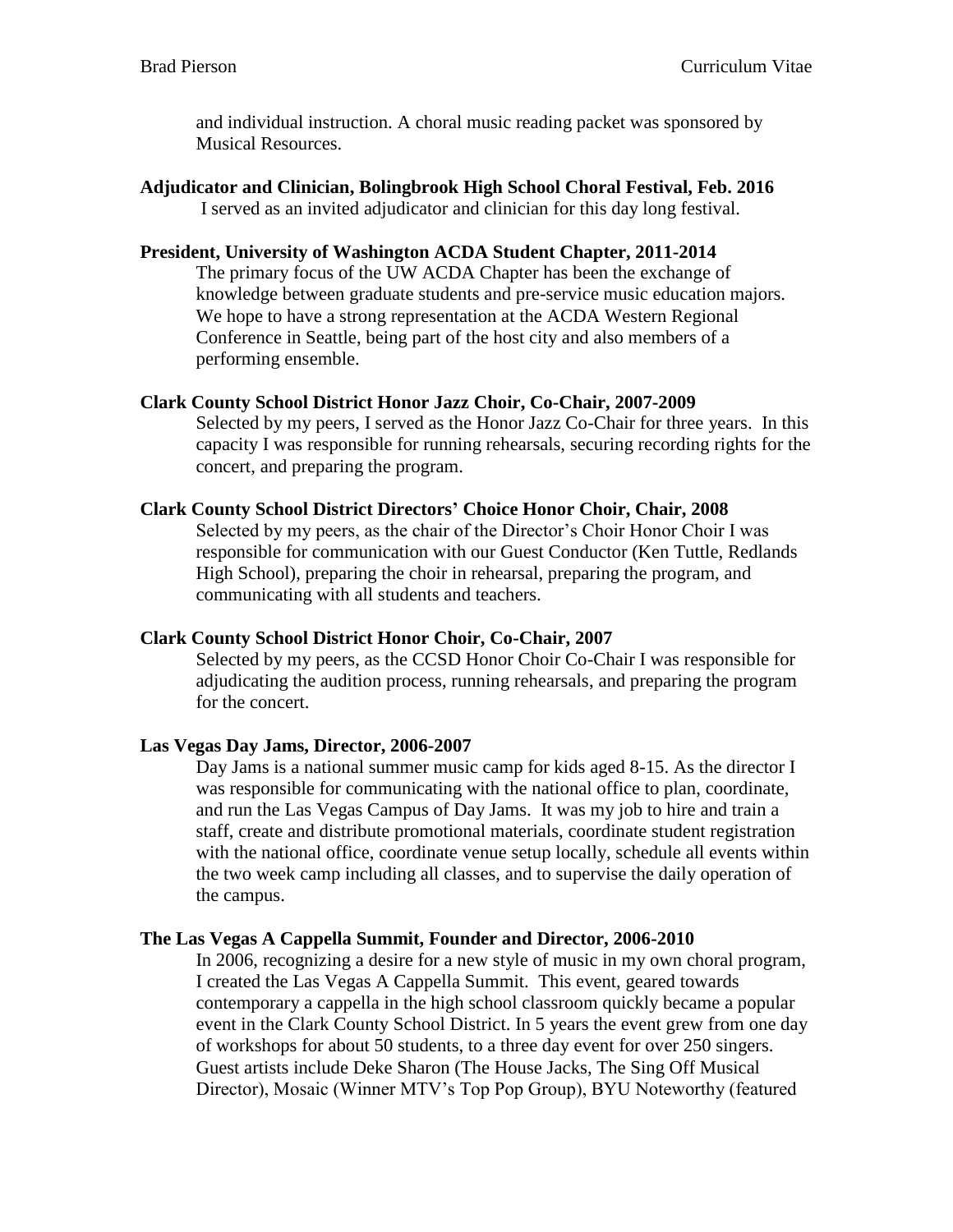on the Sing Off), Corey Slutsky (Creator of "Voices Only" a cappella compilation), USC SoCal Vocals, USC Trojan Men, Overboard, and many others. What began as an event for individual singers soon hosted 14 high school a cappella groups from Nevada and two from Massachusetts. This event was considered a highlight for many students in the Las Vegas area and started the contemporary a cappella craze in the Clark County School District.

# **FELLOWSHIPS, SCHOLARSHIPS, AWARDS, AND GRANTS**

Kohler International Award, 2015 – University of Toledo

Money from this award was used to travel to Germany (Berlin, Lübeck, and Hamburg) where I was given access to the archives for Hugo Distler and Arnold Mendlessohn. The Hugo Distler Archive was able to give me access to hundreds of handwritten letters, which I am planning to translate and include in future research. At the Mendlessohn Archive my primary findings were out-of-print editions of music which are now part of the public domain. I have already begun to reset this editions for a modern American consumer. Further, plans are underway to record much of this music with UT ensembles.

Sprout 8 Grant Winner – whateverandeveramen.

Boeing Endowed Fellowship for Excellence in Music, 2013-2014 – University of Washington

Millenium Scholarship, 2000-2004 – University of Nevada at Las Vegas - Awarded to high academic achieving students in Nevada

Silver State Scholar, 2000 – University of Nevada at Las Vegas

- Awarded to the top 100 graduating seniors in Nevada based on factors including academic achievement, leadership, writing, and interviews

# **MAJOR WORKS CONDUCTED**

*Die Weihnachtsgeschichte, op. 10* – Hugo Distler 2016 University of Toledo Concert Chorale *Totentanz, op. 12, nr. 2 –* Hugo Distler 2016 University of Toledo Concert Chorale *Stabat Mater* – Gioachino Rossini 2016 University of Toledo Concert Chorale *Saint Nicholas* – Benjamin Britten Chorus Master, University of Toledo Concert Chorale, 2015 *Missa Syllabica* – Arvo Pärt 2015 Western Illinois University Concert Choir *Requiem, Op. 9* – Maurice Duruflé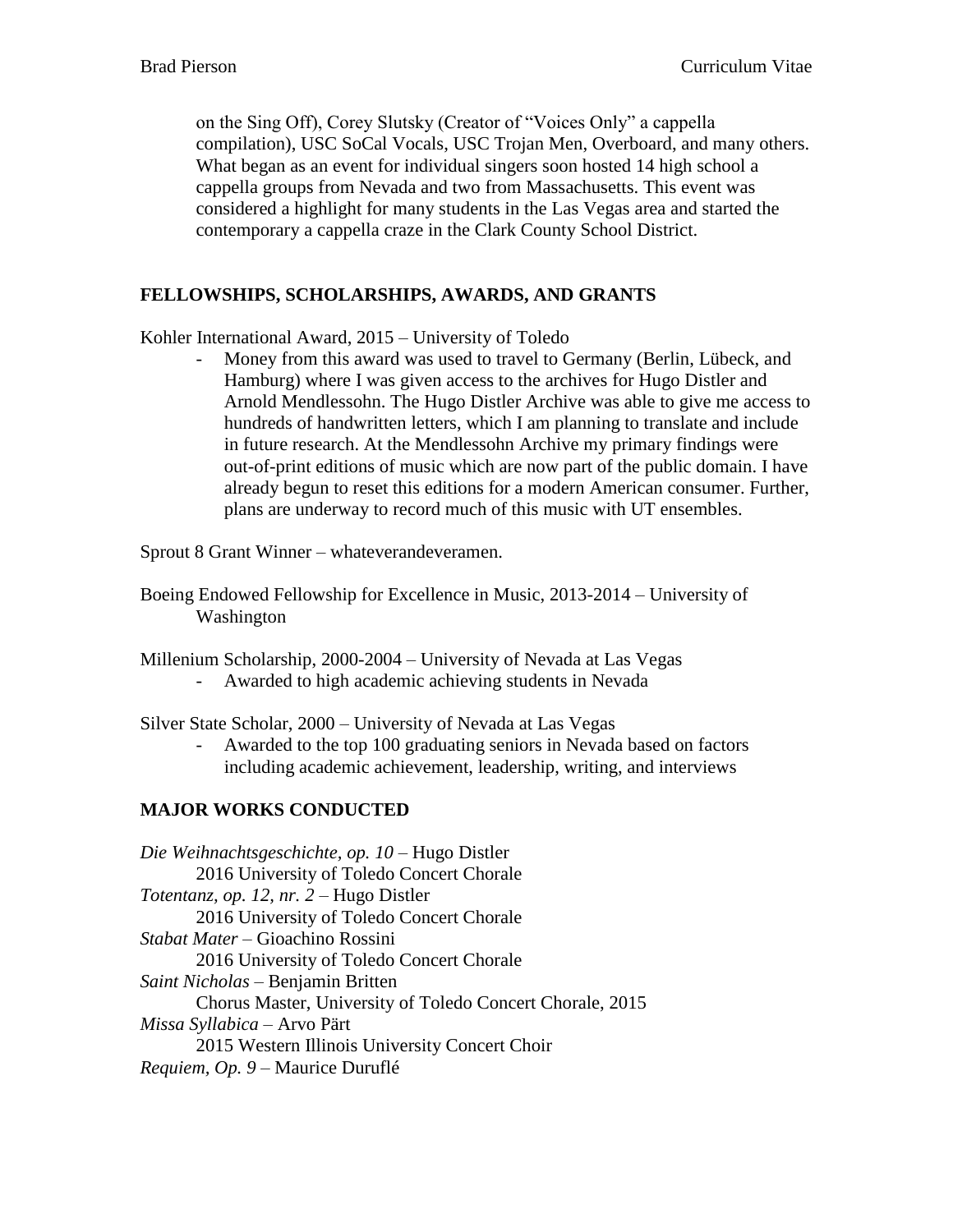Performed with organ, featuring the California State University at Los Angeles Summer Masters' Chorale, 2010.

*Mass in G-Major* – Franz Schubert Performed with piano, featuring the California State University at Los Angeles Summer Masters' Chorale, 2010

### **PERFORMANCES**

Don Brinegar Singers with Pasadena Pops Orchestra, Featured Tenor, Summer 2010 Southern Nevada Lamplight Carolers, 2002 – 2009 Star Wars Live (Las Vegas), 2010

# **PROFESSIONAL MEMBERSHIPS**

American Choral Directors Association National Association for Music Education College Music Society International Federation of Choral Music

### **REFERENCES**

Dr. Geoffrey Boers Professor of Choral Music University of Washington Music Building Box 353450 Seattle, WA 98195-3450 206-543-9212 boersg@uw.edu

Dr. Giselle Wyers Associate Professor of Choral Studies and Voice University of Washington Music Building Seattle, WA 98195-3450 206-543-1398 wyersg@uw.edu

Dr. Jeffrey Geihs CCSD Academic Manager 7532 Hollywood Park Ave Las Vegas, NV 89129 (702) 271-6078 Jgeihs@interact.ccsd.net

Donald Brinegar Pasadena City College 1570 E. Colorado Blvd.